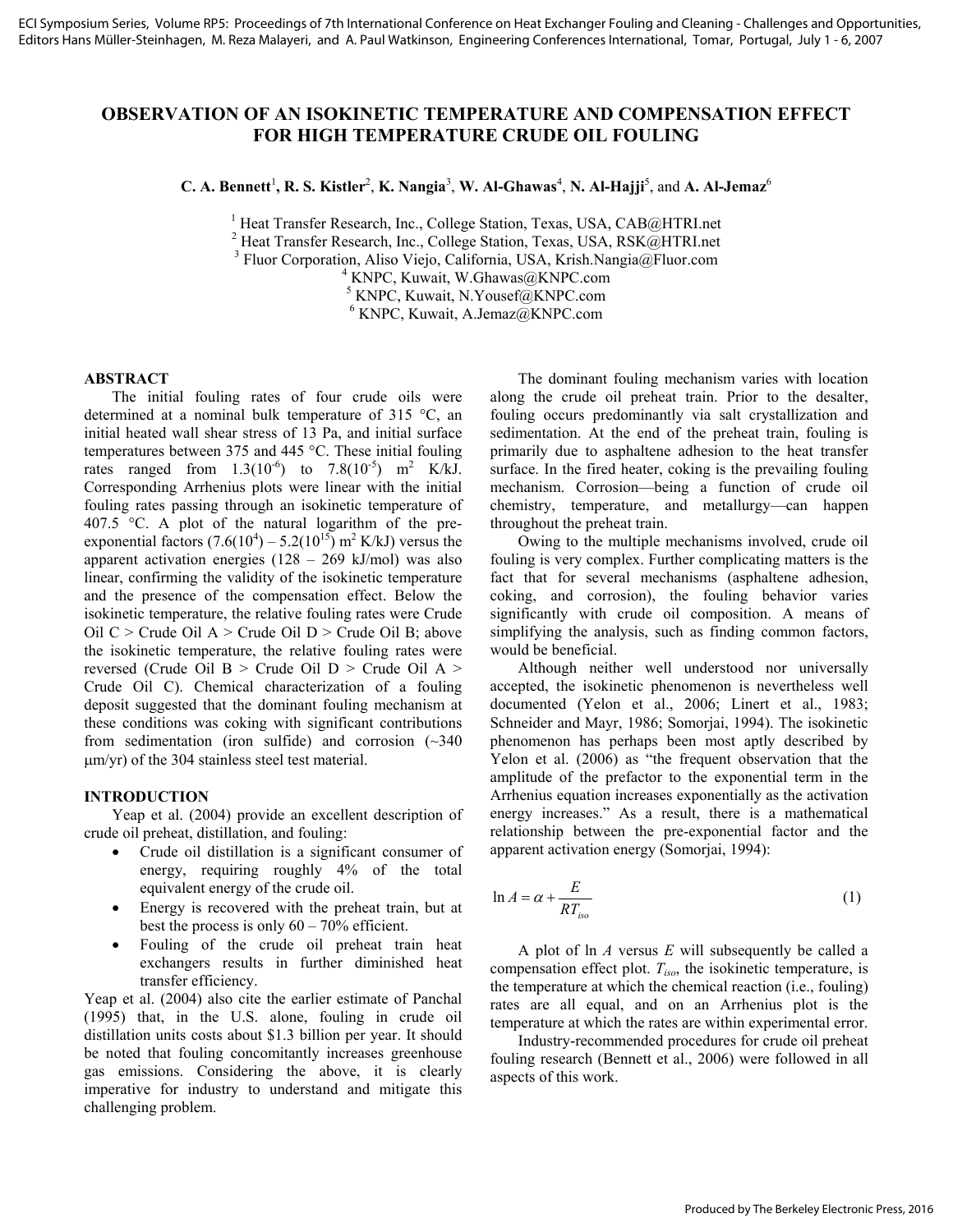|                                                          | $140001.$ Cruge On (11 Left 1135a) |        |                 |        |                 |
|----------------------------------------------------------|------------------------------------|--------|-----------------|--------|-----------------|
| Property, Analysis Method, Units                         | $\mathsf{A}$                       | B      | C               | D      | E               |
| Kinematic viscosity (37.8 °C), D-445, mm <sup>2</sup> /s | 154.4                              | 33.0   | 286.1           | 11.77  | 24.52           |
| Kinematic viscosity (40.0 °C), D-445, mm <sup>2</sup> /s | 137.4                              | 30.2   | 246.9           | 11.06  |                 |
| Kinematic viscosity (50.0 °C), D-445, mm <sup>2</sup> /s | 84.2                               | 20.9   | 134.4           | 8.51   | 17.04           |
| Specific gravity (15.6/15.6 °C), D-5002, —               | 0.9469                             | 0.9092 | 0.9731          | 0.8784 | 0.9101          |
| Characterization factor, UOP-375, -                      | 11.5                               | 11.7   |                 | 11.6   | 11.7            |
| Total acidity, D-664, mg KOH/g crude oil                 | 0.37                               | 0.07   | 0.92            | 0.06   | 0.56            |
| Salt content, D-3230, lb/1000 bbl                        | 9.4                                | 17.1   | 50.5            | 4.1    |                 |
| Carbon residue, D-4530, % mass                           | 10.86                              | 9.55   | $(D-189)$ 10.90 | 6.35   | $(D-189)$ 7.31  |
| Sulfur, D-2622, % mass                                   | 4.7                                | 3.8    | $(IP-336)$ 5.33 | 2.75   | $(D-4294)$ 1.81 |
| Mercaptan sulfur, UOP-163, mg/kg                         | 70                                 | 147    | 381             | 120    |                 |
| $H_2S$ , UOP-163, mg/kg                                  | 66                                 | 110    |                 | $<$ 3  |                 |
| Basic nitrogen, UOP 269, mg/kg                           | 470                                | 480    | $(CBA-73) 570$  | 370    | 553             |
| Nickel, E DIN 51790-7, mg/kg                             | 21                                 | 22     | $(CBA-21) 24.8$ | 11     | $(D-5708)$ 38   |
| Vanadium, E DIN 51790-7, mg/kg                           | 59                                 | 49     | $(CBA-21) 89.3$ | 35     | $(D-5708)$ 104  |
| Iron, $\frac{m}{m}$ , mg/kg                              |                                    |        | $(CBA-21)$ 17   |        | $(D-5708)10$    |
| Saturates, $\frac{1}{2}$ mass                            | 24.87                              | 26.61  | 18.40           | 33.82  | 35.29           |
| Aromatics, $\leftarrow$ , % mass                         | 55.07                              | 51.10  | 56.75           | 49.10  | 46.58           |
| Resins, $-$ , % mass                                     | 12.24                              | 13.88  | 15.11           | 13.09  | 10.08           |
| Asphaltenes, -, % mass                                   | 7.82                               | 8.40   | 9.74            | 3.99   | 8.05            |
| Colloidal instability index (CII)                        | 0.486                              | 0.539  | 0.392           | 0.608  | 0.765           |

Table 1. Crude Oil (A – E) Assays



#### Fig. 1 HTFU

## **METHODS AND MATERIALS**

#### **Crude Oils**

Five crude oils were studied in this work: Crude Oils A – D were investigated under contract for Fluor and KNPC, and Crude Oil E was donated by the HTRI Crude Oil Fouling Task Force (COFTF). Nitrogen was bubbled through the crude oils for four hours upon receipt and 30 minutes after each sample was taken to remove dissolved

|  | Table 2. Operational Maxima of the HTFU |
|--|-----------------------------------------|
|--|-----------------------------------------|

| Bulk temperature            | 315 °C                      |
|-----------------------------|-----------------------------|
| Initial surface temperature | 450 °C                      |
| Pressure                    | 6.9 MPa                     |
| Charge                      | 25 L                        |
| Pump flow rate              | $3.4 \text{ m}^3/\text{hr}$ |
| Test section velocity       | $4 \text{ m/s}$             |

oxygen. The assays of these nitrogen-saturated crude oils are provided in Table 1. Crude Oils A – D were characterized by PetroTech Intel, whereas Crude Oil E was characterized by Core Laboratories. Colloidal instability index (*CII*) was calculated using Equation (2) (Por, 1992).

$$
CII = \frac{saturates + asphaltenes}{resins + aromatics}
$$
 (2)

#### **High Temperature Fouling Unit (HTFU)**

The fouling experiments were performed with the HTRI HTFU (Fig. 1). Operational limits of the HTFU are provided in Table 2. Note from Fig. 1 that the pump discharge manifold has three hydraulically equivalent outlets to ensure even distribution of particulate matter. Furthermore, calculations based upon the properties of an average crude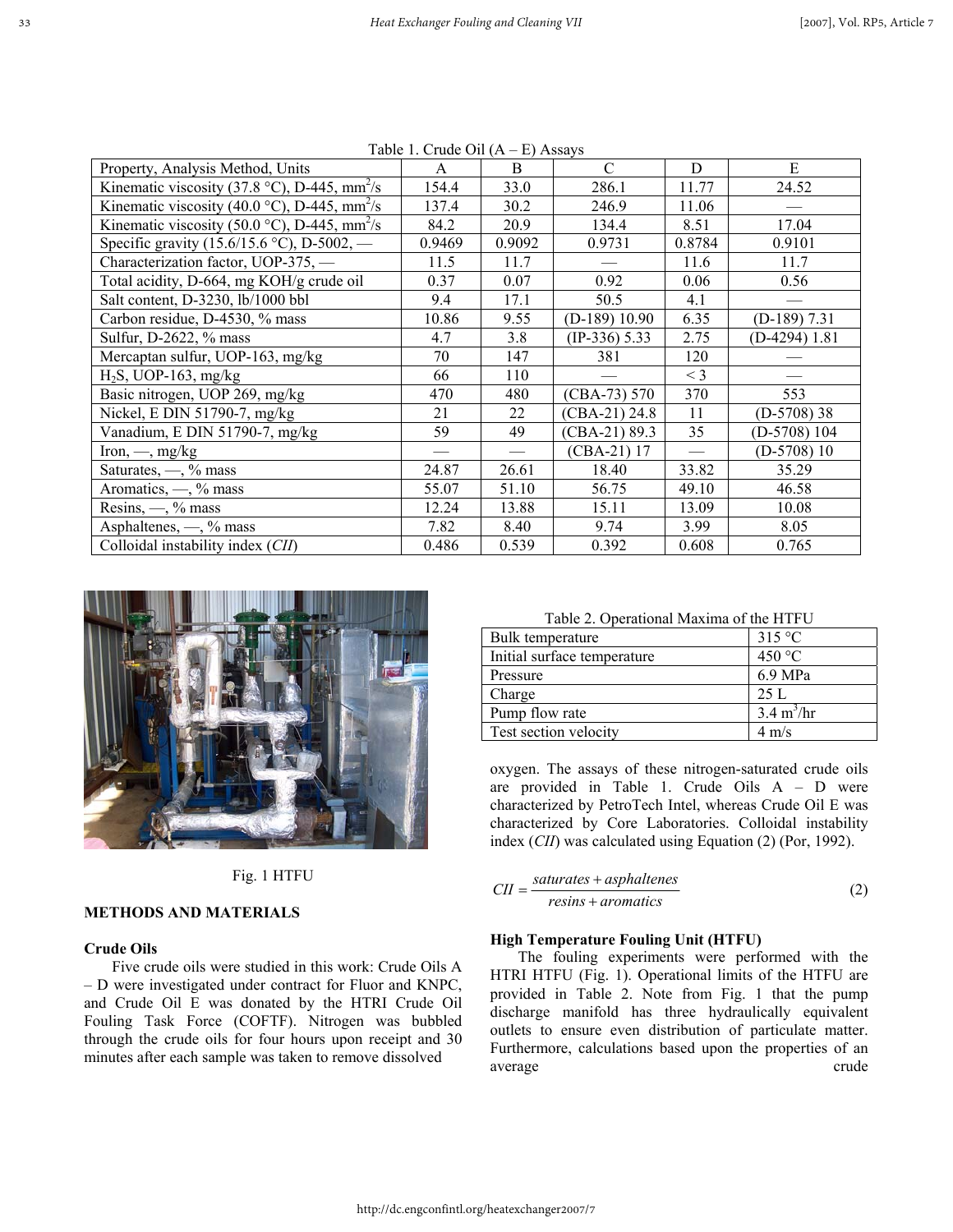

Fig. 2 Test section schematic. Dimensions are given in mm



Fig. 3 Photograph of uninsulated HTFU test sections without pressure drop transducers implemented

oil reveal that the Reynolds number in the common piping is on the order of 100 000 at experimental conditions, which is sufficiently turbulent to keep typical particulate matter suspended. The HTFU has two identical test sections and a bypass. The test sections are illustrated schematically in Fig. 2 and photographically in Fig. 3. Starting at the inlet on the left of Fig. 2, flow enters the test section and proceeds through 22.2 hydraulic diameters of vertically oriented open pipe. Even distribution of particulate matter is ensured by means of turbulent mixing, which was confirmed with computational fluid dynamics (CFD) (Fig. 4). Next, an ellipsoid provides an even transition from tubular to annular flow. The annular gap is 2.77 mm. Then the flow passes into the annular extension, which is supported by a total of eight rounded supports that are 25.4 mm long by 1.57 mm wide. The remainder of the annulus is formed by the HTRI fouling probe itself, described below. CFD, performed under isothermal conditions, confirmed that the 132 hydraulic diameters of flow development length yield fully developed flow and less than 5% variation in shear stress over the heated section in the range  $42 < Re < 42000$  (Fig. 5).

The HTRI fouling probe is shown photographically in Fig. 6 and schematically in Fig. 7. The heart of the probe is a Watlow FIREROD<sup>®</sup> heater cartridge. This heater cartridge is encased in a copper tube for even heat distribution. Four K-type thermocouples are placed at 90° intervals around the outer circumference of the copper tube. Mica fills the rod outside the heated region. Finally, the assembly is swaged into a sheath; we used 304 stainless steel for this study. CFD has shown that the axial heat losses from the 101.6 mm long heated section are less than 5% of the duty. Thermal resistances between the embedded thermocouples and the outer surface of the sheath were calibrated using a modification of the Wilson (1915) technique. These calibrated resistances were subsequently used to calculate the temperatures of the sheath surface with Equation (3).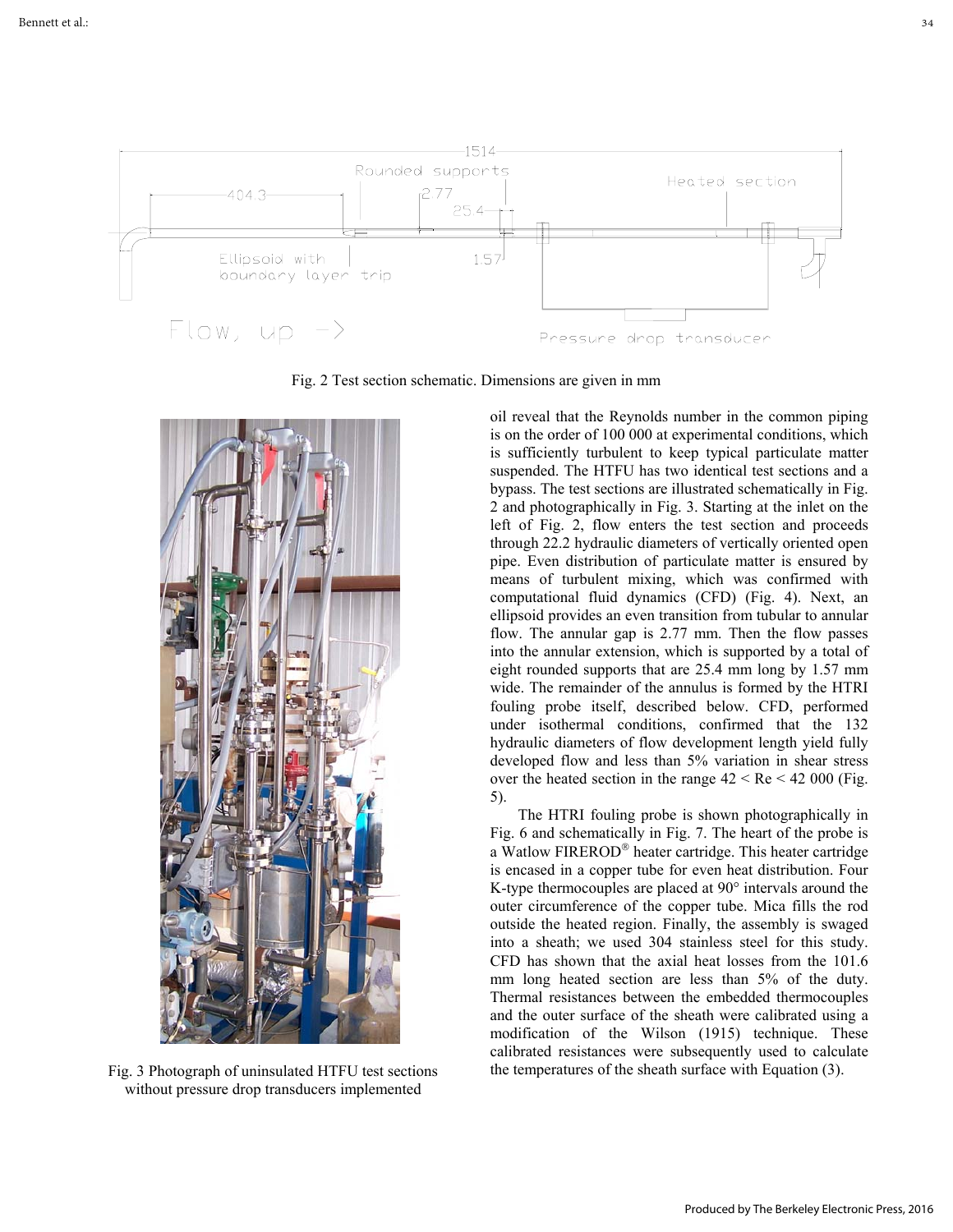

Fig. 4 Particulate matter distribution just before entering the annulus as a function of velocity from CFD



Fig. 5 Shear stress at the fouling probe heated section wall from CFD



Fig. 6 HTRI fouling probe



$$
T_s = T_{imb} - qR_s \tag{3}
$$

Fouling resistance was then computed with Equation (4).

$$
R_f = \left(\frac{T_s - T_b}{q}\right)_t - \left(\frac{T_s - T_b}{q}\right)_{t=0} \tag{4}
$$

#### **Experimental Design**

The primary objective of this work was to emulate, within the operational limits of the HTFU, fouling in the atmospheric distillation column fired heater. Of secondary interest was fouling at the end of the crude oil preheat train. The four crude oils investigated in this part of the study were

- 1. Crude Oil A
- 2. Crude Oil B
- 3. Crude Oil C
- 4. Crude Oil D

Crude Oil A was given the highest priority because, based on limited operational experience, it was known to foul heavily at the end of the crude oil preheat train. The fouling propensities of Crude Oils B and C were not known. Because the operator (KNPC) had extensive experience processing Crude Oil D, it had the lowest priority and served as the baseline.

The experimental design is provided in Table 3. Experiments were designed to yield 13 Pa of shear stress at the heated surface (Fig. 8), calculated using the method compiled by Bhatti and Shah (1987), at a nominal bulk temperature of 315 °C. This wall shear stress corresponds to Crude Oil A flowing at an average velocity of 2.74 m/s at a bulk temperature of 315 °C in an N6 S40 pipe with a surface roughness of 20  $\mu$ m.

#### **Experimental Operation**

The HTFU was cleaned carefully between experiments. Fouling deposits were removed from the surface of the rod with an aluminum tool and the sheath was polished with an alumina-impregnated nylon pad (280 grit). P-xylene was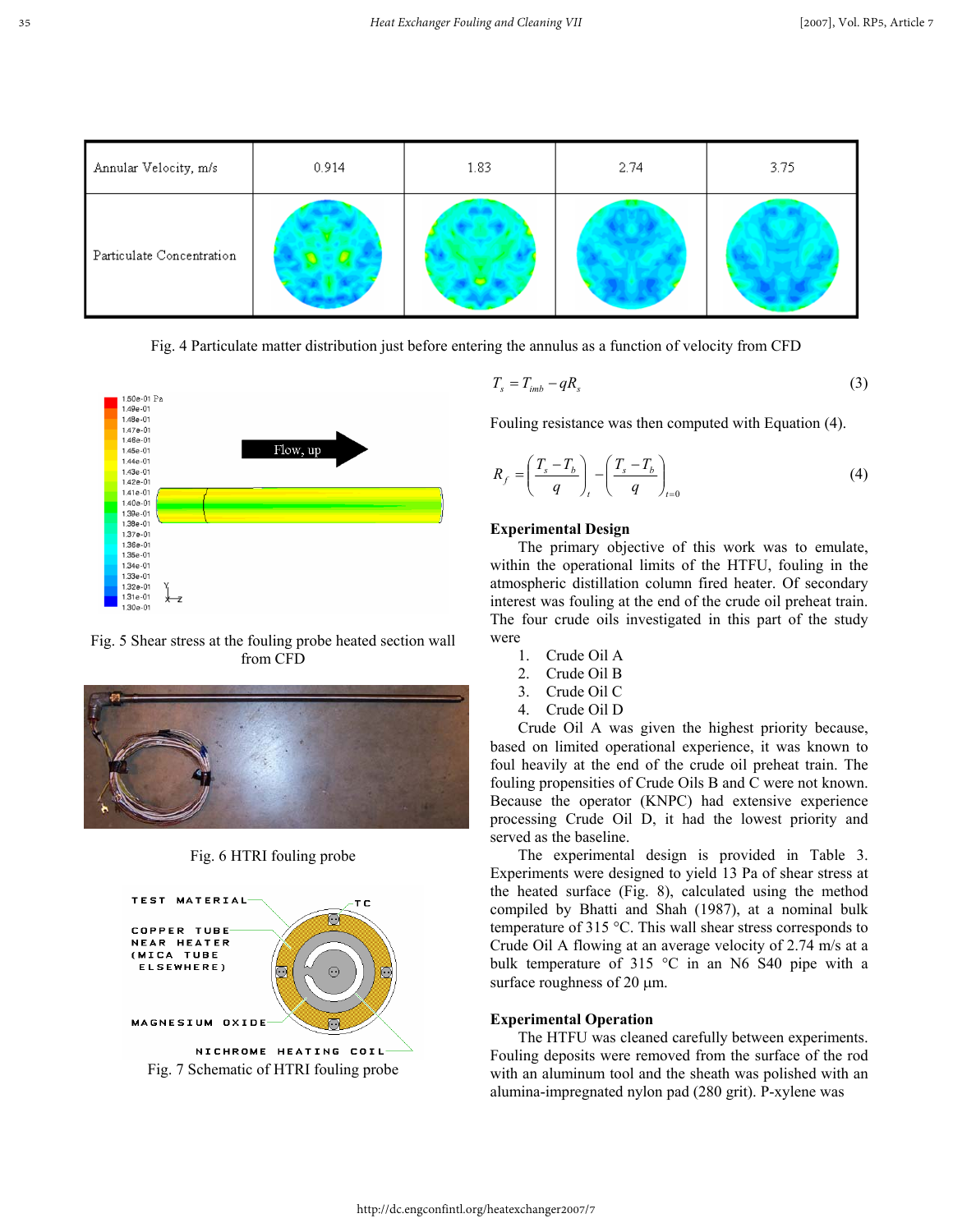|              |           |            |                    | <b>Test Section 1</b> |             | Test Section 2     |                  |                                                                                                                                       |  |
|--------------|-----------|------------|--------------------|-----------------------|-------------|--------------------|------------------|---------------------------------------------------------------------------------------------------------------------------------------|--|
| Run          | Crude Oil | $T_b$ , °C | Metal <sup>a</sup> | $T_{s,ini}$ , °C      | $V^b$ , m/s | Metal <sup>a</sup> | $T_{s,ini}$ , °C | $V^b$ , m/s                                                                                                                           |  |
|              | А         | 315        | 304SS              | 377                   | 1.65        | 304SS              | 399              | 1.65                                                                                                                                  |  |
| ∍            | B         | 315        | 304SS              | 377                   | 1.84        | 304SS              | 399              | 1.84                                                                                                                                  |  |
| 3            | C         | 315        | 304SS              | 377                   | 2.16        | 304SS              | 399              | 2.16                                                                                                                                  |  |
| 4            | D         | 315        | 304SS              | 377                   | 2.13        | 304SS              | 443              | 2.13                                                                                                                                  |  |
|              | D         | 315        | 304SS              | 421                   | 2.13        | 304SS              | 399              | 2.13                                                                                                                                  |  |
| 6            | A         | 315        | 304SS              | 421                   | 1.65        | 304SS              | 443              | 1.65                                                                                                                                  |  |
| $\mathbf{r}$ | C         | 315        | 304SS              | 421                   | 1.84        | 304SS              | 443              | 1.84                                                                                                                                  |  |
| 8            | B         | 315        | 304SS              | 421                   | 2.16        | 304SS              | 443              | 2.16                                                                                                                                  |  |
|              |           |            |                    |                       |             |                    |                  | <sup>a</sup> 304 stainless steel was the most germane metal available in the time frame allotted; future work on crude oil fouling at |  |

Table 3. Experimental Design

atmospheric distillation column fired heater conditions should consider employing 347 stainless steel

<sup>b</sup> These velocities yield a shear stress of 13 Pa on the inner surface of the annulus



Fig. 8 Shear stress on the heated surface of the annulus for the four crude oils tested at a bulk temperature of 315 °C

circulated through the unit, with the valves being cycled, for at least an hour. Then the p-xylene was purged and a charge of the crude oil to be studied was circulated through the unit, again cycling the valves, for at least an hour to remove the p-xylene. The wash crude oil was then purged from the HTFU. Finally, the HTFU was charged with the crude oil to be studied.

The electric heat trace for bulk temperature control was set to 315 °C, but power was added to the rods at a bulk temperature of 305 °C so that the power input from the rods would quickly bring the bulk temperature to 315 °C without significantly overshooting the bulk temperature set-point. Power was added to the rods until the desired surface temperature (calculated in real time by  $LabVIEW^{\circledR})$  was reached, which was taken as time zero for Equation (4). Experiments were terminated when either the rod core temperature reached 925 °C or eight hours had elapsed, whichever came first.

#### **Fouling Deposit Characterization**

Fouling deposits produced from the runs shown in Table 3 were not characterized. Instead, a fouling deposit was produced by fouling Crude Oil E at a bulk temperature of 320 °C, an initial surface temperature of 370 °C, an initial heated surface shear stress of 13 Pa, and a static pressure of 5.8 MPa for 72 hours. The deposit was collected with an aluminum tool. The characterization was performed by Material Interface, Inc. Prior to characterization, the fouling deposit was washed three times with toluene, followed by three washings with n-heptane to remove the pervasive crude oil. The fouling deposit was then dried at 110 °C in flowing ultra-high-purity helium for 12 hours. Future work will utilize the Oil Compatibility Model (Wiehe and Kennedy, 2000a; Wiehe and Kennedy, 2000b) for selecting the solvents used to wash the fouling deposits in an endeavor to remove the crude oil without dissolving the adhered asphaltenes. We can only speculate that this fouling deposit is representative for these experimental conditions; future work will be more characterization intensive.

*Scanning Electron Microscopy (SEM))/Energy Dispersive Spectroscopy (EDS).* SEM/EDS was performed with a JEOL JSM 35C instrument equipped with a thin window, light element detector. The primary voltage used for the analysis was 25 kV. Traditional SEM images were obtained, with the major contrast mechanism being topographic in nature. The EDS detector used could not detect nitrogen. A particle size analysis was performed by suspending a sample in a volatile solvent, ultrasonically mixing it, and applying it to a copper substrate. Particle size counting was accomplished from a binary image. Because the SEM analysis revealed that the sample was heterogeneous, all subsequent characterizations were performed on a sample that was ground and well mixed.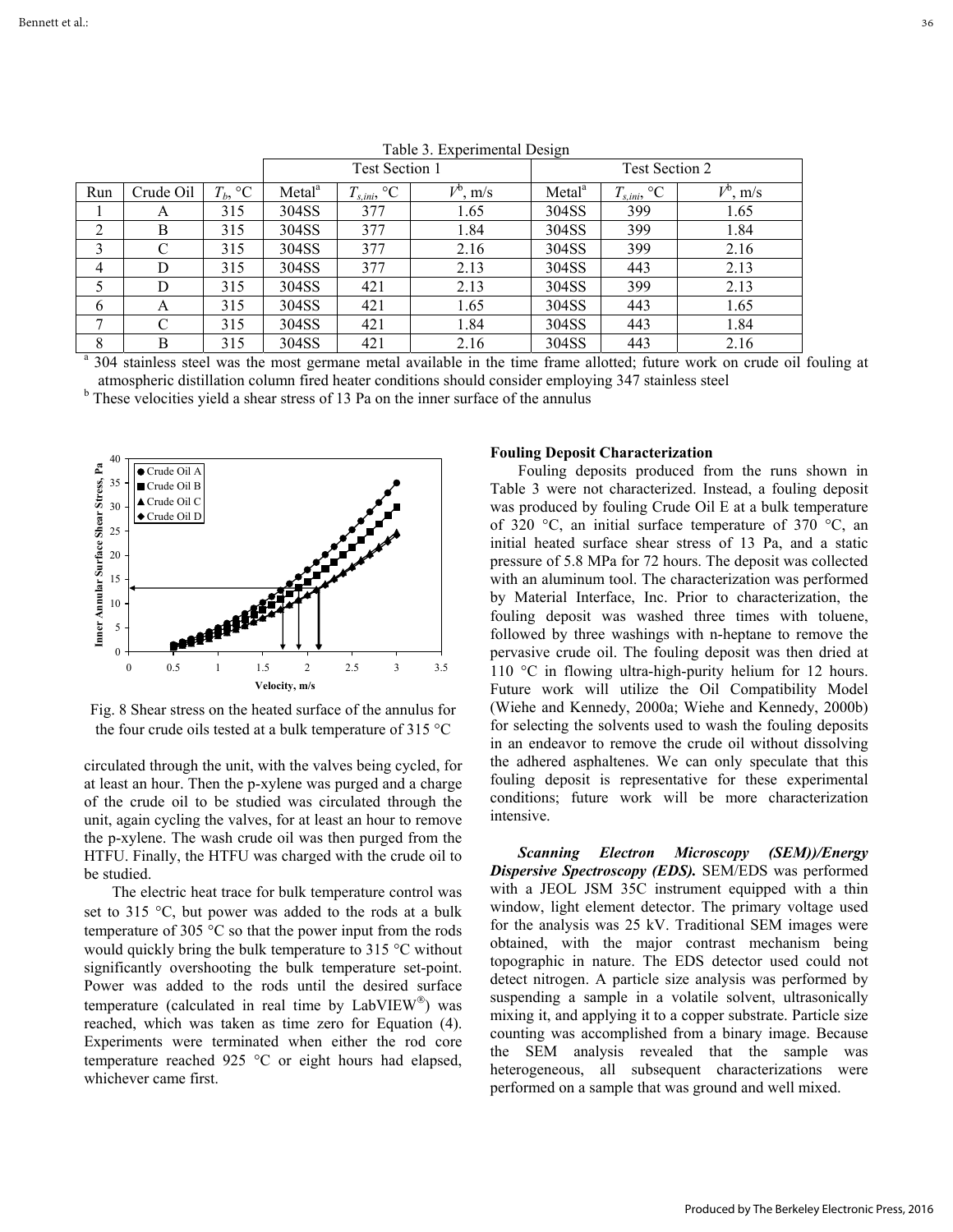|                                                                                                       |              | $1000 - 7.$ EXPOINING ROSARS |                            |      |                 |                 |                                                |                                    |                                |      |                 |        |                                                |
|-------------------------------------------------------------------------------------------------------|--------------|------------------------------|----------------------------|------|-----------------|-----------------|------------------------------------------------|------------------------------------|--------------------------------|------|-----------------|--------|------------------------------------------------|
|                                                                                                       |              | <b>Test Section 1</b>        |                            |      |                 |                 |                                                |                                    | <b>Test Section 2</b>          |      |                 |        |                                                |
| Run                                                                                                   | Crude<br>Oil | $T_h$<br>$^{\circ}C$         | $T_{s.ini}$<br>$^{\circ}C$ | m/s  | Re <sup>a</sup> | Pr <sup>a</sup> | $(dR_f/dt)_{ini}$ <sup>b</sup> ,<br>$m^2$ K/kJ | $T_h$<br>$\rm ^{\circ}C$           | $T_{s.ini}$<br>$\rm ^{\circ}C$ | m/s  | Re <sup>a</sup> | $Pr^a$ | $(dR_f/dt)_{ini}$ <sup>b</sup> ,<br>$m^2$ K/kJ |
|                                                                                                       | A            | 316                          | 375                        | 1.65 | $.58(10^5)$     | .89             | $3.9(10^{-6})$                                 | 316                                | 409                            | 1.65 | $1.59(10^5)$    | 1.88   | $4.6(10^{-6})^c$                               |
|                                                                                                       | B            | 316                          | 377                        | 1.83 | $.10(10^5)$     | 2.97            | $.3(10^{-6})$                                  | 317                                | 398                            | 1.83 | $1.12(10^5)$    | 2.93   | $6.4(10^{-6})$                                 |
|                                                                                                       |              | 315                          | 378                        | 2.16 | $5.32(10^4)$    | 7.55            | Negative                                       | 317                                | 400                            | 2.16 | $5.44(10^{4})$  | 7.41   | $1.3(10^{-5})$                                 |
| 4                                                                                                     | D            | 315                          | 377                        | 2.13 | $6.85(10^4)$    | 5.38            | $2.3(10^{-6})$                                 | Rod failed before experiment began |                                |      |                 |        |                                                |
|                                                                                                       | D            | 323                          | 360                        | 2.13 | $7.22(10^4)$    | 5.17            | $7.3(10^{-6})^{\circ}$                         | 323                                | 424                            | 2.13 | $7.25(10^{4})$  | 5.15   | $2.4(10^{-5})$                                 |
| 6                                                                                                     | A            | 317                          | 391                        | 1.65 | $.60(10^5)$     | 1.87            | $1.9(10^{-5})$                                 | 317                                | 446                            | 1.65 | $1.60(10^{5})$  | 1.87   | $5.4(10^{-5})$                                 |
|                                                                                                       |              | 320                          | 391                        | 2.16 | $5.68(10^{4})$  | 7.14            | $4.8(10^{-6})$                                 | 320                                | 442                            | 2.16 | $5.68(10^{4})$  | 7.14   | $3.1(10^{-5})$                                 |
| 8                                                                                                     | B            | 319                          | 426                        | 1.83 | $14(10^5)$      | 2.88            | $4.1(10^{-5})$                                 | 319                                | 436                            | 1.83 | $1.14(10^5)$    | 2.88   | $7.8(10^{-5})$                                 |
| <sup>a</sup> Reynolds and Prandtl numbers based on fluid properties evaluated at the bulk temperature |              |                              |                            |      |                 |                 |                                                |                                    |                                |      |                 |        |                                                |

Table 4. Experimental Results

<sup>b</sup> Initial fouling rates based on the maximum 
$$
\frac{dR_f}{dt}
$$
 in regions of  $\frac{d^2R_f}{dt^2} = 0$ 

c Anomalous data point



Fig. 9 Fouling resistance versus time for run 8

*Combustion Analysis.* Carbon, hydrogen, and nitrogen were measured using an Exeter Analytical CE440 elemental analyzer in accord with ASTM D-5373. Sulfur was measured with a Leco SC-632 sulfur analyzer in accord with ASTM D-4239.

*Thermal Gravimetric Analysis (TGA).* TGA was performed with a TA Instruments AutoTGA 2950HR. The sample was suspended in flowing ultra-high-purity helium and heated from room temperature to 110  $\degree$ C at 10  $\degree$ C/min, held at 110 °C for one hour, then heated to 900 °C at 10 °C/min and held at 900 °C for 10 minutes, then the flowing gas was switched to air and the sample was held at 900 °C for one hour.

*X-Ray Diffraction (XRD).* XRD was performed with a Rigaku Ultima III instrument. The incident radiation was Cu K $\alpha$  at 44 kV and 40 mA.

*Fourier Transform Infrared Spectroscopy (FTIR).*  The FTIR was performed with a Nicolet Model 6700 system equipped with a Smart Orbit diamond substrate ATR accessory. The sample was placed directly upon the diamond holder. The spectrum represents the average of 32 individual scans possessing spectral resolution of 4 cm<sup>-1</sup>.

#### **RESULTS**

## **Crude Oil Fouling**

Fig. 9 is a typical plot of fouling resistance versus time. Initial fouling rates were calculated from data in regions of maximum slope with no curvature. It is significant that the rod with an initial surface temperature of 426 °C continued fouling after the rod with an initial surface temperature of 436 °C reached an asymptotic fouling resistance; this indicates that the asymptotic approach was not due to fouling precursor depletion. We speculate that the asymptotic approach was due to the increasing surface roughness yielding a critical shear stress above which the fouling abated.

The results of the crude oil fouling experiments are tabulated in Table 4. Comparison of Tables 3 and 4 reveals that the actual experiments conformed closely to the experimental designs. Reynolds numbers were calculated using the hydraulic diameter of the annulus. Initial fouling rates ranged from  $1.3(10^{-6})$  to  $7.8(10^{-5})$  m<sup>2</sup> K/kJ. The initial fouling rate for run 3, test section 1, was negative and is not suitable for further data regression.

Fig. 10, a plot of the initial fouling rates versus the initial surface temperatures, points out two questionable data points. The test section 1 rod failed during run 5, resulting in an anomalous initial fouling rate. The run 1 test section 2 fouling resistance versus time plot never reached a region of zero second derivative, resulting in an aberrantly low fouling rate. These two points are not suitable for further data regression. The remaining initial fouling rates of Fig. 10 clearly demonstrate an exponential temperature dependence, indicating a chemical reaction fouling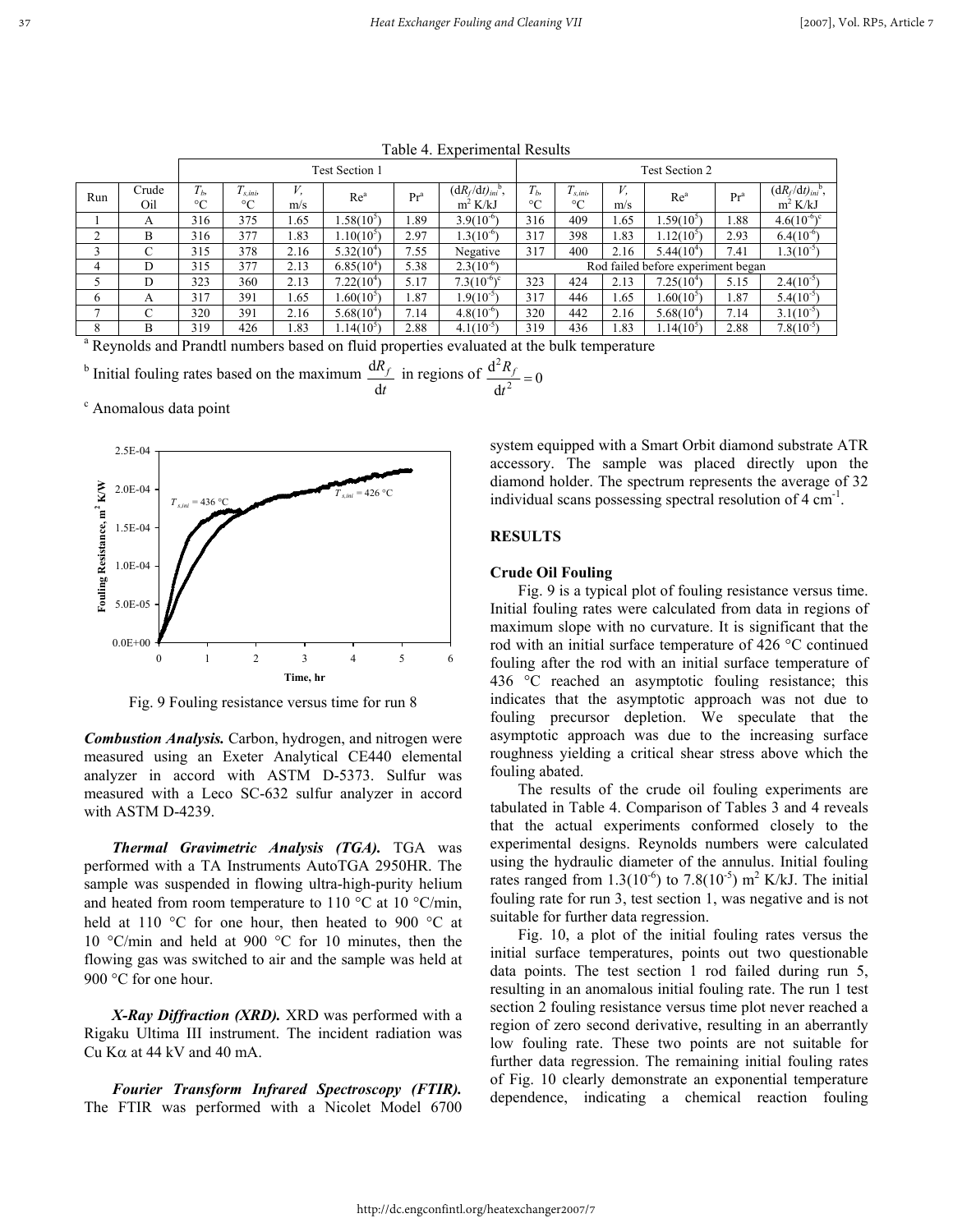mechanism.



Fig. 10 Initial fouling rates versus initial surface temperature



Fig. 11 Arrhenius plot

|     | Table 5. Kinetic Parameters |  |
|-----|-----------------------------|--|
| Oil | $E$ kJ/mol                  |  |

| Crude Oil | $E$ , kJ/mol | A, $m^2$ K/kJ |
|-----------|--------------|---------------|
|           | 142          | $1.15(10^6$   |
|           | 269          | 5.21(         |
|           | 28           | $7.58(10^4$   |
|           |              |               |



## Fig. 12 Compensation effect plot

Fig. 11 is an Arrhenius plot of the initial fouling rate versus the initial surface temperature. It should be noted that because the experiments were conducted under constant heat flux conditions, the temperature of the interface between the fouling deposit and the crude oil remained approximately constant at the initial surface temperature throughout the course of the experiment. Apparent activation energies and pre-exponential factors extracted from the Arrhenius plot are provided in Table 5. Recall that the experiments were designed to yield a constant initial shear stress at the heated surface of 13 Pa. We believe that operation at constant velocity or constant Reynolds number conditions, within the ranges presented in Table 4, would yield a very similar Arrhenius plot because the magnitudes of the apparent activation energies strongly suggest that these experiments were within the kinetically-controlled regime.

Fig. 12 is the compensation effect plot of Equation (1) using the data from Table 5. From Fig. 12,  $T_{iso} = 407.5 \text{ °C}$ and  $\alpha$  = -11.32.

Below the isokinetic temperature, the relative initial fouling rates were Crude Oil  $C >$  Crude Oil  $A >$  Crude Oil  $D >$  Crude Oil B; above the isokinetic temperature, the relative initial fouling rates were reversed (Crude Oil B > Crude Oil  $D >$  Crude Oil  $A >$  Crude Oil C).

#### **Fouling Deposit Characterization**

*Scanning Electron Microscopy.* The SEM revealed that the deposit had two general morphologies, a shiny black surface adjacent to the fouling rod sheath and a matte black surface at the interface with the crude oil. Fig. 13 is a micrograph of the dull matte surface and reveals that it was pocked with pores that were roughly 10 µm in diameter. Fig. 14 is a micrograph of the shiny black surface and demonstrates that it was also highly porous, but the pores were on the order of 1 um in diameter. Given that the sheath surface temperature reached 600 °C by the end of the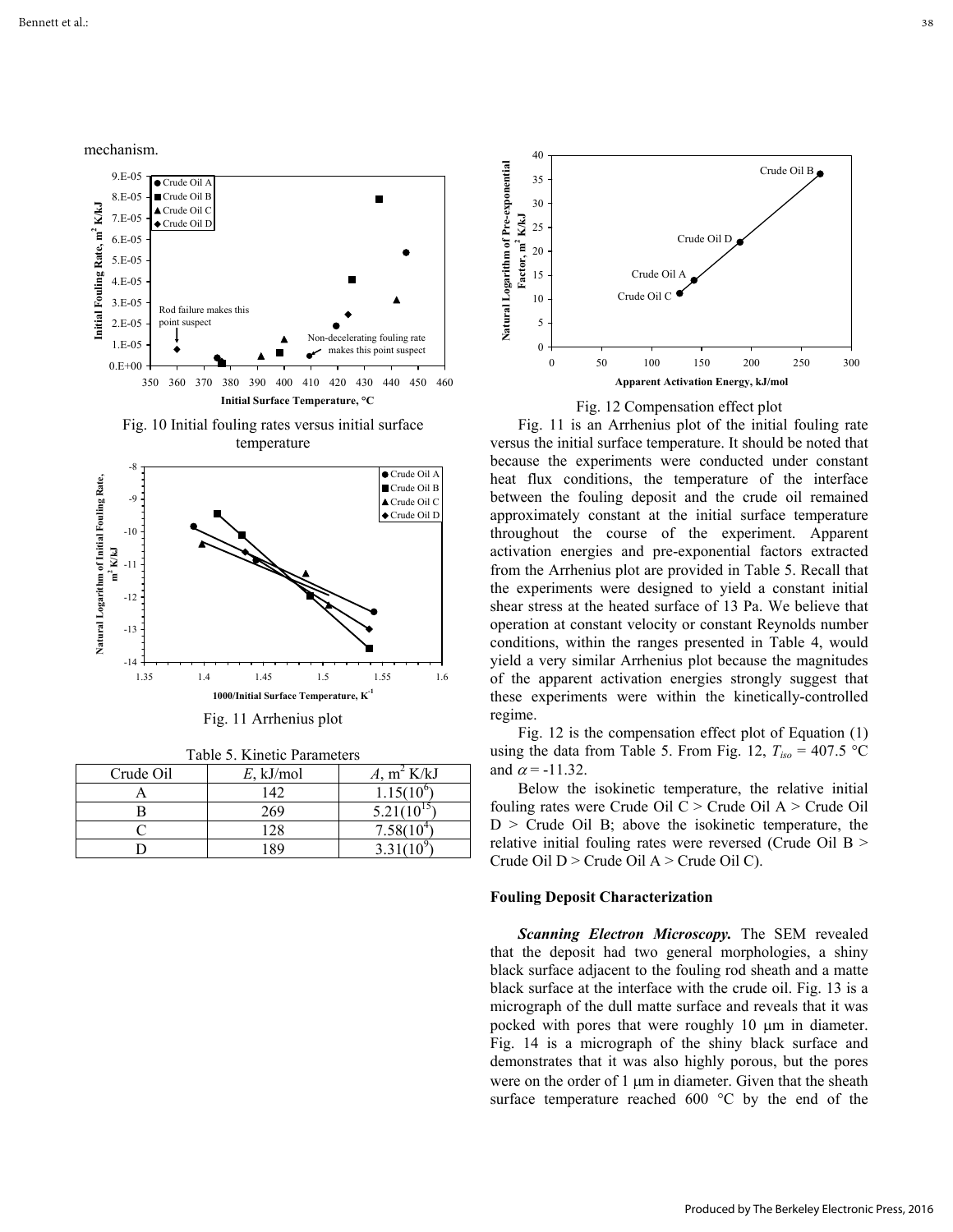experiment, sintering of the fouling deposit was not unexpected. Both the experimental conditions and the elemental analysis discussed below suggest that coking, and thus gas evolution, were expected (Savage et al., 1985). Boiling might also have occurred despite the high pressure. The particle size analysis revealed that all particles were between 0.5 and 10  $\mu$ m in diameter, with 90% of them being less than 5 µm in diameter, and 56% of them between 1 and 5 µm in diameter (assuming spherical morphology).

*Elemental Analysis.* The results of the elemental analysis are provided in Table 6. Carbon, hydrogen, nitrogen, and sulfur were obtained by combustion, and the other elements were measured by EDS. Reported values are the average of three runs.

|             | 51 17                                               | Fe | $(20.79^{\circ})$ | Al |     | ം     | 0.1 |
|-------------|-----------------------------------------------------|----|-------------------|----|-----|-------|-----|
| Н           | .48                                                 | Ni | 3.8               | Si | 0.4 | Zn    | 0.2 |
|             |                                                     |    | 0.3               | Ca |     | Mo    | 0.8 |
| $\mathbf C$ | $17.32(18.58^{\circ})$                              |    | 0.8               | Mn |     | Total | 99. |
|             | <sup>a</sup> All quantities given in weight percent |    |                   |    |     |       |     |

Table 6. Elemental Analysis of the Fouling Deposit Created from Crude Oil E<sup>a, b</sup>

 ${}^{\text{b}}$  C, H, N, and S obtained from sample combustion, remainder from EDS, except where noted <sup>c</sup> Value obtained from inductively coupled plasma – optical emission spectroscopy (ICP-OES)



Fig. 13 SEM micrograph of fouling deposit matte surface



Fig. 14 SEM micrograph of fouling deposit shiny surface

Inductively coupled plasma – optical emission spectroscopy (ICP-OES) was used to spot-check the iron and sulfur contents. The elemental analysis results were normalized to the sulfur content from combustion. The atomic hydrogen to carbon ratio of  $H/C = 0.345$  is in the range reported for coke (Wiehe, 2001). Assuming the chromium originated with corrosion of the 304 stainless steel sheath, a corrosion rate of 340 µm/yr was estimated, which agreed reasonably well with the sulfur-corrected modified McConomy prediction (Kane, 2006) of 290 µm/yr. Based on the difference between 100% and the total from Table 6, the oxygen content of the sample was approximately 0.9%, demonstrating that the fouling deposit formed under these conditions was not a gum (Watkinson, 2007).

*Thermal Gravimetric Analysis.* The TGA results are provided in Fig. 15. The weight loss from room temperature through the hold at 110 °C was negligible, indicating that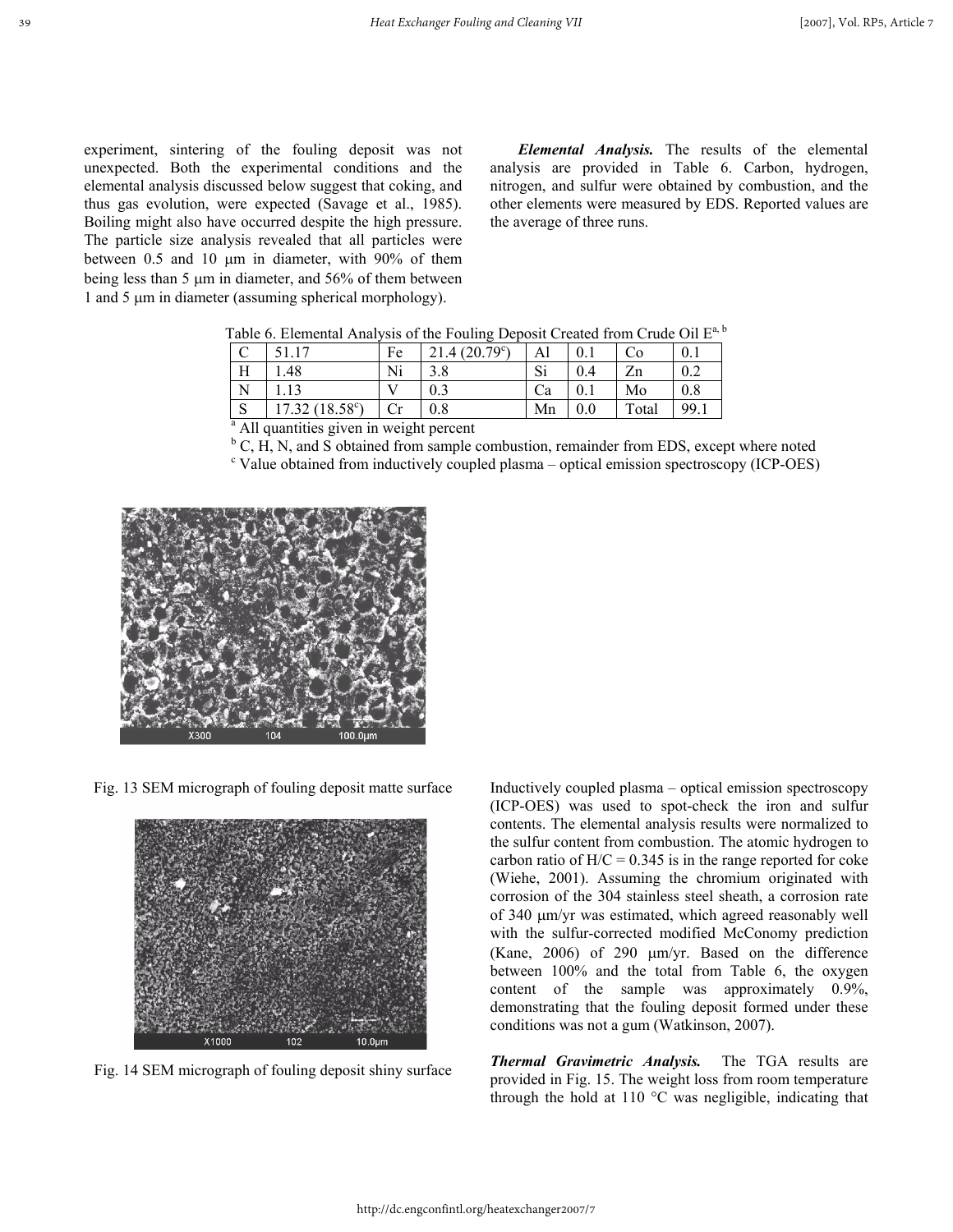the washed fouling deposit was completely dry. The fouling deposit began to lose mass at 190  $\degree$ C and lost 2.28 wt% by the time the hold at 900 °C in ultra-high-purity helium finished. Upon switching the flowing gas to air, the sample rapidly combusted, leaving behind 32.8 wt% ash. This amount of ash was not unexpected given that Crude Oil E had 0.02 wt% sediment by extraction and was well mixed prior to charging the HTFU.



Fig. 15 Thermal gravimetric analysis of fouling deposit

*X-Ray Diffraction.* The XRD pattern of the fouling deposit is illustrated in Fig. 16. The primary phase was well matched by both FeS and  $Fe<sub>1-x</sub>S$ . Based on the Fe-S phase diagram,  $Fe_{1-x}S$  is likely the better match. The source of the  $Fe<sub>1-x</sub>S$  was probably the crude oil sediment; XRD will be performed on the sediment extracted from crude oils studied in the future. Pentlandite (Fe<sub>9</sub>Ni<sub>9</sub>S<sub>16</sub>), also observed as a secondary crystalline phase, might have been a corrosion product.





Fig. 16 X-ray diffraction pattern of fouling deposit showing the best powder diffraction file matches



Fig. 17 Fouling deposit Fourier transform infrared spectrum

Fig. 17. There was no significant absorbance despite the 32 scans being run at maximum power. This result can be reconciled with the elemental analysis data by recognizing that the fouling deposit was graphitic in nature and had the nonmetals absorbed interstitially. Indeed, graphite is renowned for its hydrogen storage capacity (Park et al., 1998), and the graphitic nature of high temperature fouling deposits has been argued before (Fan and Watkinson, 2006). The absence of a graphite peak in the XRD pattern indicates that the sample was not true graphite.

#### **DISCUSSION**

The fouling deposit characterization suggests that three fouling mechanisms were active at these experimental conditions. The TGA and the elemental analysis suggest that coking was the dominant fouling mechanism. The TGA and the XRD suggest that sedimentation was also significant. Finally, the elemental analysis suggests that corrosion of the 304 stainless steel sheath occurred at an appreciable rate.

Because coking appeared to be the dominant fouling mechanism at these experimental conditions, the apparent activation energies reported in Table 5 should compare favorably with those in the literature, and indeed they do. Olmstead and Freund (1998) reported 217 kJ/mol for the coking of Arabian Heavy residuum. It should be noted that the large apparent activation energies reported in Table 5 strongly suggest that the fouling was kinetically limited, which was expected given the high Reynolds numbers employed in this work.

Perhaps the most striking result of this study is the observation that the initial fouling rates presented in the Arrhenius plot (Fig. 11) exhibit an isokinetic temperature; in other words, the initial fouling rates of the four crude oils are within experimental error  $(\pm 20\%)$  at 407.5 °C. Although the isokinetic phenomenon has been observed for many chemical, biological, geological, and condensed matter systems (Yelon et al., 2006), this is, to the best of our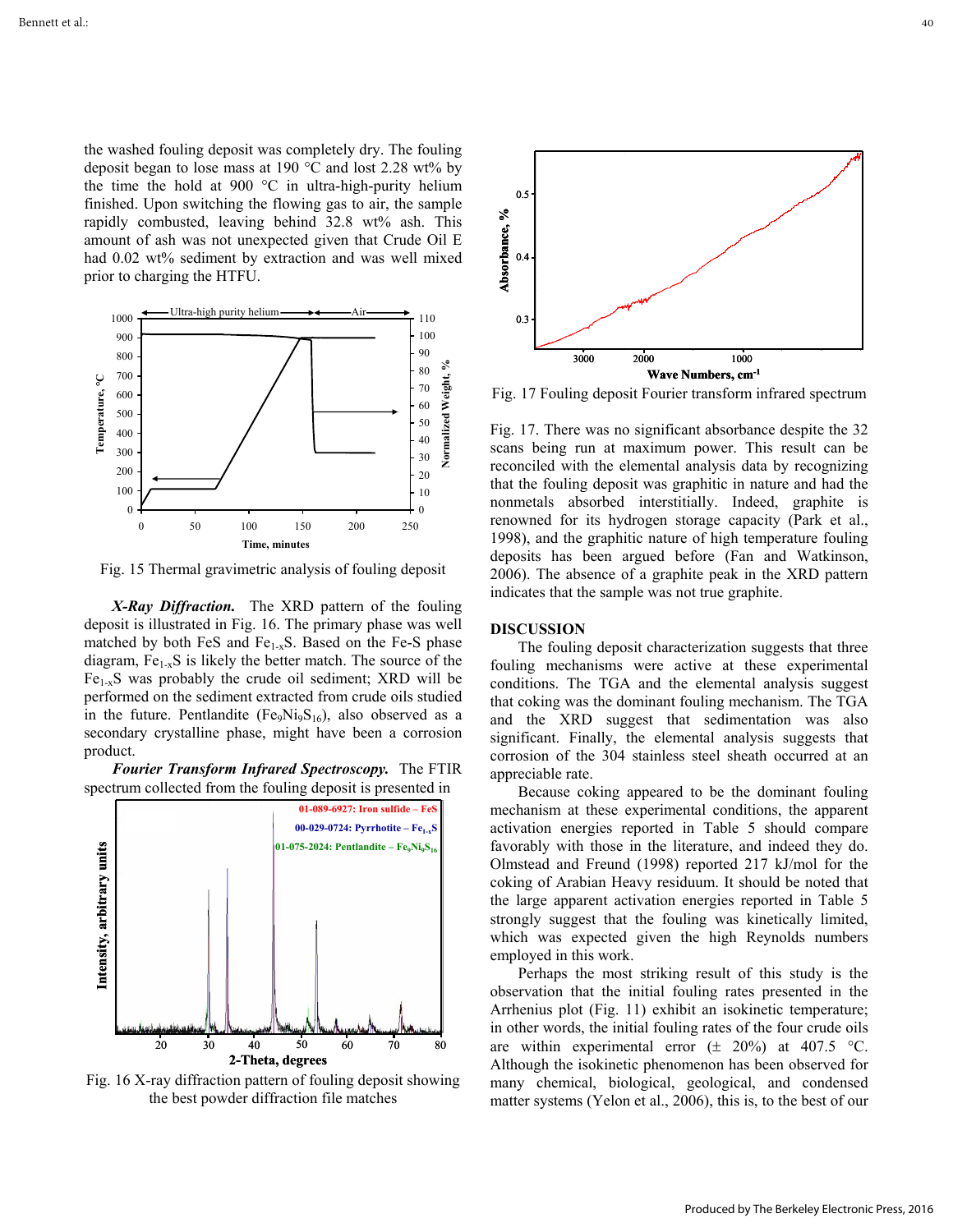knowledge, the first time it has been reported for crude oil fouling.

An important feature of the isokinetic phenomenon is that it is general to entire classes of chemical reactions (Schneider and Mayr, 1986). This characteristic suggests that all crude oils might foul at roughly the same rate at 407.5 °C. If this assertion proves to be true, its applicability depends on the rate-limiting step. What then was the ratelimiting step for the fouling of this study—coking or asphaltene adhesion? Based on Wiehe (1992, 1993), we believe that the fouling likely progressed according to the following simplified sequence: maltene  $\leftrightarrow$  asphaltene  $\leftrightarrow$ asphaltene adhesion to the heat transfer surface  $\rightarrow$  coking reactions. According to Watkinson (2007), the adhesion of the asphaltenes to the heat transfer surface could have been rate-limiting. As a result, the isokinetic phenomenon might apply to asphaltene adhesion fouling in addition to coking.

The compensation effect has modeling ramifications. At present, there are many fouling models in the open literature. Nearly all of these models lump the preexponential factor into a "constant." Table 5 clearly demonstrates that the pre-exponential factor varies dramatically with various crude oils. As a result, we suggest that models explicitly account for the pre-exponential factor. Moreover, once apparent activation energy is correlated, calculation of the pre-exponential factor will be possible with Equation (1) for relevant fouling mechanisms.

We knew at the outset of this work that Crude Oil A was a heavy fouler at the end of the preheat train. Projecting the initial fouling rates, using Fig. 11, to an initial surface temperature of 260 °C, we found that Crude Oil A fouls at roughly 1000% the rate of Crude Oil D. This finding parallels operational experience, thereby supporting our conjecture that the rate-limiting step was asphaltene adhesion. Similarly, Crude Oil C is expected to foul at roughly 1800% the rate of Crude Oil D at 260 °C, whereas Crude Oil B would foul roughly 95% slower.

The reversal of the relative initial fouling rates above and below the isokinetic temperature is noteworthy. It suggests that crude oils that foul most heavily in the preheat train could foul less severely than their peers in the atmospheric distillation column fired heater. Conversely, crude oils that foul less severely than their peers in the preheat train could be problematic in the fired heater. Additional research on the isokinetic phenomenon of crude oil fouling is needed.

## **CONCLUSIONS**

- 1. An isokinetic temperature was observed at 407.5 °C.
- 2. The compensation effect permits calculation of the preexponential factor from the apparent activation energy.
- 3. Below the isokinetic temperature, the relative fouling rates were Crude Oil C > Crude Oil A > Crude Oil D > Crude Oil B; above the isokinetic temperature, the

relative fouling rates were reversed (Crude Oil B > Crude Oil  $D >$  Crude Oil  $A >$  Crude Oil C).

- 4. The relative fouling rates parallel operational experience.
- 5. Characterization of a fouling deposit suggested that coking was the dominant fouling mechanism at these experimental conditions. The characterization results also suggest that sedimentation and corrosion were significant.
- 6. The carbonaceous portion of the fouling deposit was graphitic in nature but not true graphite.

## **ACKNOWLEDGMENT**

The authors gratefully acknowledge HTRI, Fluor Corporation, and KNPC for permission to publish this work. We also sincerely thank the reviewers for their constructive criticism and Irv Wiehe for suggesting that the Oil Compatibility Model be used for selecting the solvents used for washing fouling deposits.

#### **NOMENCLATURE**

| $\overline{A}$     | Pre-exponential factor, $m^2 K/kJ$            |
|--------------------|-----------------------------------------------|
| CШ                 | Colloidal instability index, dimensionless    |
| $(dR_f/dt)_{ini}$  | Initial fouling rate, $m^2$ K/kJ              |
| E                  | Apparent activation energy, kJ/mol            |
| Pr                 | Prandtl number, dimensionless                 |
| q                  | Heat flux, $W/m2$                             |
| $\overline{R}$     | Universal gas constant, 8.314 J/mol K         |
| Re                 | Reynolds number, dimensionless                |
| $R_f$              | Fouling resistance, $m^2$ K/W                 |
| $R_{s}$            | Sheath resistance to heat transfer, $m^2$ K/W |
| t                  | Time, s                                       |
| $T_h$              | Average bulk fluid temperature, K             |
| $T_{imb}$          | Imbedded thermocouple temperature, K          |
| $T_{iso}$          | Isokinetic temperature, K                     |
| $T_{s}$            | Sheath surface temperature, K                 |
| $T_{s,ini}$        | Initial surface temperature, K                |
| V                  | Velocity, m/s                                 |
| $C$ solve $\Gamma$ |                                               |

#### **Greek**

 $\alpha$  Constant in Equation (1), dimensionless

#### **REFERENCES**

 Bennett, C. A., Appleyard, S., Gough, M., Hohmann, R. P., Joshi, H. M., King, D. C., Lam, T. Y., Rudy, T. M., and Stomierowski, S. E., 2006, Industry-recommended procedures for experimental crude oil preheat fouling research, *Heat Trans. Eng.*, Vol. 27(9), pp. 28 – 35.

Bhatti, M. S. and Shah, R. K., 1987, Turbulent and transition flow convective heat transfer in ducts, in *Handbook of Single-Phase Convective Heat Transfer*, eds. Kakac, S., Shah, R. K., and Aung, W., Wiley, New York, pp. 4-116 – 4-117.